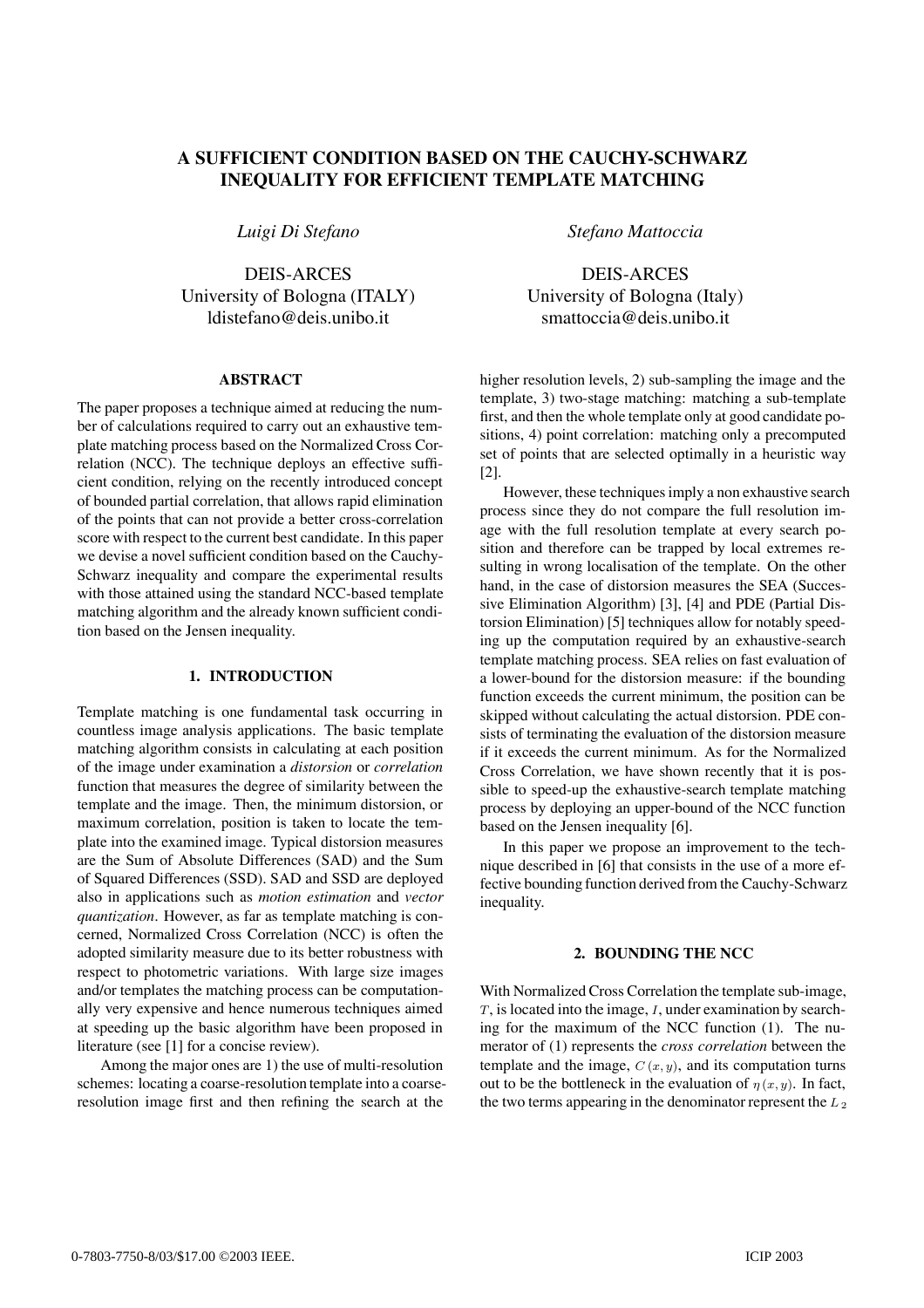norms of the sub-image under examination,  $||I(x, y)||_2$ , and of the template, $||T||_2$ . The latter can be computed once at start up, the former can be obtained very efficiently using a box-filtering scheme [7] by accumulating 4 product terms per image point.

$$
\eta(x,y) = \frac{\sum_{j=1}^{N} \sum_{i=1}^{M} I(x+i, y+j) \cdot T(i,j)}{\sqrt{\sum_{j=1}^{N} \sum_{i=1}^{M} I(x+i, y+j)^{2}} \cdot \sqrt{\sum_{j=1}^{N} \sum_{i=1}^{M} T(i,j)^{2}}}
$$

Suppose now that a function  $\beta(x, y)$  exists such that  $\beta(x, y)$ is an upper-bound for  $C(x, y)$ :

$$
\beta(x, y) \ge C(x, y) = \sum_{j=1}^{N} \sum_{i=1}^{M} I(x + i, y + j) \cdot T(i, j), \quad (1)
$$

by normalising  $\beta$  we obtain an upper-bound for the NCC function:

$$
\frac{\beta(x,y)}{\|I(x,y)\|_2 \cdot \|T\|_2} \ge \frac{C(x,y)}{\|I(x,y)\|_2 \cdot \|T\|_2} = \eta(x,y) \tag{2}
$$

Then, indicating as  $\eta_{max}$  the current correlation maximum, if the following inequality is verified at point  $x, y$ 

$$
\frac{\beta(x,y)}{\|I(x,y)\|_2 \cdot \|T\|_2} < \eta_{max} \tag{3}
$$

then the matching process can proceed with the next point without carrying out the calculation of  $C(x, y)$ , for the point is guaranteed not to correspond to the new correlation maximum. Hence, (3) is a sufficient condition for skipping the points that can not improve the degree of matching with respect to the current maximum without calculating the actual cross correlation. Conversely, if (3) is not verified then it is necessary to compute  $C(x, y)$ , normalise it by the product  $||I(x,y)||_2 \cdot ||T||_2$  and check the *new maximum condition*:

$$
\frac{C(x,y)}{\|I(x,y)\|_2 \cdot \|T\|_2} \ge \eta_{max} \tag{4}
$$

#### **2.1. The upper bound based on Jensen's inequality**

In [6]  $\beta(x, y)$  was obtained by exploiting the relationship between geometric and arithmetic series known as Jensen's inequality [8]:

$$
\sqrt[n]{\prod_{k=1}^{n} a_k} \le \frac{\sum_{k=1}^{n} a_k}{n},\tag{5}
$$

where  $\alpha$  is  $n$ -dimensional vector.

From (5), by means of simple manipulations, it is possible to show that function (6) satisfies (1) at each image point.

$$
\beta_J(x,y) = \frac{\sum_{j=1}^N \sum_{i=1}^M I(x+i, y+j)^2 + \sum_{j=1}^N \sum_{i=1}^M T(i,j)^2}{2}
$$
 (6)

# **2.2. A novel bound based on Cauchy-Schwarz's inequality**

Cauchy-Schwarz's inequality provides a relationship between the inner product of two vectors and their  $L_2$  norms, and can be used to devise a more effective bound of the cross correlation term,  $C(x, y)$ . Given two *n*-dimensional vectors, *a* and b, the Cauchy-Schwarz inequality is given by:

$$
\sum_{k=1}^{n} a_k \cdot b_k \le \sqrt{\sum_{k=1}^{n} a_k^2} \cdot \sqrt{\sum_{k=1}^{n} b_k^2} \tag{7}
$$

Hence, applying (7) to the terms appearing at the numerator of (1) we can derive a novel function,  $\beta_{CS}(x, y)$ , that satisfies (1) at each image point:

$$
\beta_{CS}(x,y) = \sqrt{\sum_{j=1}^{N} \sum_{i=1}^{M} I(x+i, y+j)^2} \cdot \sqrt{\sum_{j=1}^{N} \sum_{i=1}^{M} T(i,j)^2}
$$
 (8)

Though not shown in this paper for the sake of brevity, it can be demonstrated that  $\beta_{CS}(x, y)$  upper bounds  $C(x, y)$  more tightly than  $\beta_J(x, y)$ .

Unfortunately, and as it is also the case of  $\beta_J(x, y)$ , if we simply plug  $\beta_{CS}(x, y)$  into (3) we do not get a useful sufficient condition since (3) turns out to be always false. Nevertheless, an effective sufficient condition can be obtained by computing only a small portion of the actual correlation function, referred to as "partial correlation", and bounding the residual portion of the correlation product with a term derived from (8). Hence, defining the partial correlation associated with row  $n$  as

$$
C(x, y)|_1^n = \sum_{j=1}^n \sum_{i=1}^M I(x + i, y + j) \cdot T(i, j),
$$
 (9)

and the term bounding the residual correlation product as

$$
\beta_{CS}(x,y)\Big|_{n+1}^{N} = \text{(10)}
$$
\n
$$
\sqrt{\sum_{j=n+1}^{N} \sum_{i=1}^{M} I(x+i, y+j)^2} \cdot \sqrt{\sum_{j=n+1}^{N} \sum_{i=1}^{M} T(i,j)^2}
$$

we obtain the following upper-bound for  $C(x, y)$ :

$$
\gamma(x,y)|_{n} = C(x,y)|_{1}^{n} + \beta_{CS}(x,y)|_{n+1}^{N}
$$
 (11)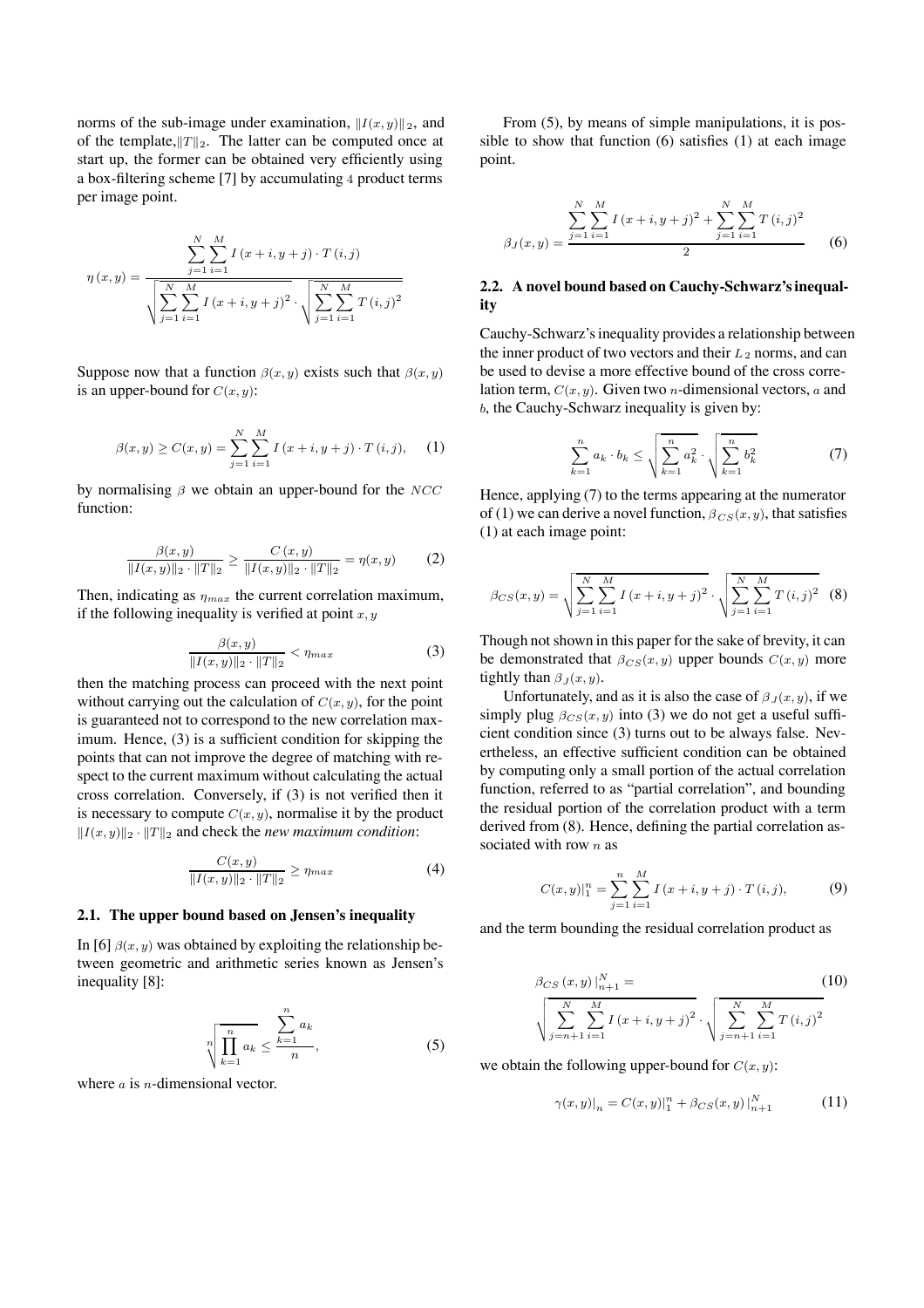Hence, function  $\gamma(x, y)|_n$  combines the evaluation of a given part of the total correlation,  $C(x, y)|_1^n$ , with the approximation of the residual part by means of an upper-bounding term,  $\beta_{CS}(x, y) \big|_{n+1}^N$ , derived from (8).

Finally, the sufficient condition for skipping the points that cannot improve the correlation with respect to the current maximum is obtained by using  $\gamma(x, y)|_n$  in place of  $\beta(x, y)$  in (3):

$$
\frac{\gamma(x,y)|_n}{\|I(x,y)\|_2 \cdot \|T\|_2} < \eta_m. \tag{12}
$$

Evaluating (12) instead of calculating  $C(x, y)$  holds the potential for speeding up the matching process as long as (12) can be computed much more rapidly than  $C(x, y)$ . This can be achieved running a distinct box-filter on each of the two sub-windows shown in Figure 1, with the first box filter calculating the quantity  $q_1 = \sum_{n=1}^{\infty}$ *j*=1 *M i*=1  $I(x+i, y+j)^2$  and the second the quantity  $q_2 = \sum_{n=1}^{N}$ 

*j*=*n*+1 *M i*=1  $I(x+i, y+j)^2$ . Then,  $q_2$  can be used to compute the bounding term appearing in (11)

(i.e.  $\beta_{CS}(x, y) \big|_{n+1}^N$ ), while  $q_1$  and  $q_2$  can be added together to obtain  $||I(x, y)||_2$ , which is needed to normalise  $\gamma(x, y)|_n$ in the sufficient condition (12) and  $C(x, y)$  in the new maximum condition (4). The computational cost associated with the described double box-filtering scheme amounts to the accumulation of 8 product terms per point. The evaluation of the partial correlation term present in  $\gamma(x, y)|_n$  does not introduce any overhead with respect to the standard algorithm since when (12) fails  $C(x, y)$  can be attained adding the residual product term  $C(x, y)|_{n+1}^N$  to  $C(x, y)|_1^n$ . Eventually, the last quantity needed to obtain  $\beta_{CS}(x, y) \big|_{n=1}^{N}$ , i.e.  $\sum_{j=n+1}^{N} \sum_{i=1}^{M} T(i, j)^2$ , can be precomputed at initialisation time.

We call  $C_r = \frac{n}{N}$  (Correlation Ratio) the ratio between the number of points involved in the calculation of the partial correlation and those needed to evaluate the entire correlation function It is clear from the definition of  $\gamma(x, y)|_p$ that, as  $C_r$  increases, the bounding function gets closer to the actual correlation and the sufficient condition becomes more effective. However, the computational savings associated with skipping points satisfying the sufficient condition amounts basically to the residual fraction of the correlation, which decreases with  $C_r$ . Hence,  $C_r$  turns out to be the fundamental parameter of the proposed algorithm, its choice implying a trade-off between two opposite requirements: it should be kept large to effectively skip non-maximum points and small to gain a substantial computational benefit at skipped points.



**Fig. 1**. Partitioning of the template and of the window under examination.

#### **3. EXPERIMENTAL RESULTS**

The proposed algorithm based on the Cachy-Schwarz inequality (here referred to as *BPC<sub>CS</sub>*), as well as that based on the Jensen inequality [6] (here referred to as BPC*<sup>J</sup>* ), belongs to the class of exhaustive search algorithms. Hence, in this section we evaluate the performance of BPC *CS* and  $BPC_J$ , by comparing the number of required operations to those needed by the standard NCC algorithm (here referred to as NCC). We will use as performance evaluation metric, A*ops*, the ratio between the average number of elementary operations (i.e. accumulation of one product term) per point executed by BPC*CS*, BPC*<sup>J</sup>* and that required by the standard NCC algorithm.

The number of operations executed by BPC *CS* and BPC*<sup>J</sup>* at a given point depends on the outcome of their respective sufficient conditions. If this is satisfied, the algorithm executes only the  $M \cdot n$  operations needed to evaluate the partial correlation term. If the condition fails, the partial correlation term must be integrated with its residual part, giving a total number of operations equal to  $M \cdot N$ . In both cases we must add the overhead due to the double box-filtering scheme, which requires 8 additional operations per point. Hence, if  $W \times H$  is the image size and S the number of points for which the sufficient condition is satisfied, we can express the total number of elementary operations executed by  $BPC_{CS}$  and  $BPC_J$  as  $T_{ops} = (W \cdot H - S) \cdot M \cdot N + S \cdot M \cdot$  $n + 8 \cdot W \cdot H$ .

Experimental results are provided on the data set<sup>1</sup> (i.e. images *pcb1*, *pcb2*, *albert*, *pcb3*,*plants* and *pm*) also considered in [6]. The sub-image used as template has been extracted from a different - though similar - image. Within the entire data set we use  $C_r = 30\%$  and four correlation thresholds: 0.0 (i.e. no threshold), 0.95, 0.97 and 0.98. The correlation threshold is a parameter typically used within a

<sup>&</sup>lt;sup>1</sup>The images can be seen at:

www.vision.deis.unibo.it/˜smattoccia/PatternMatching.html